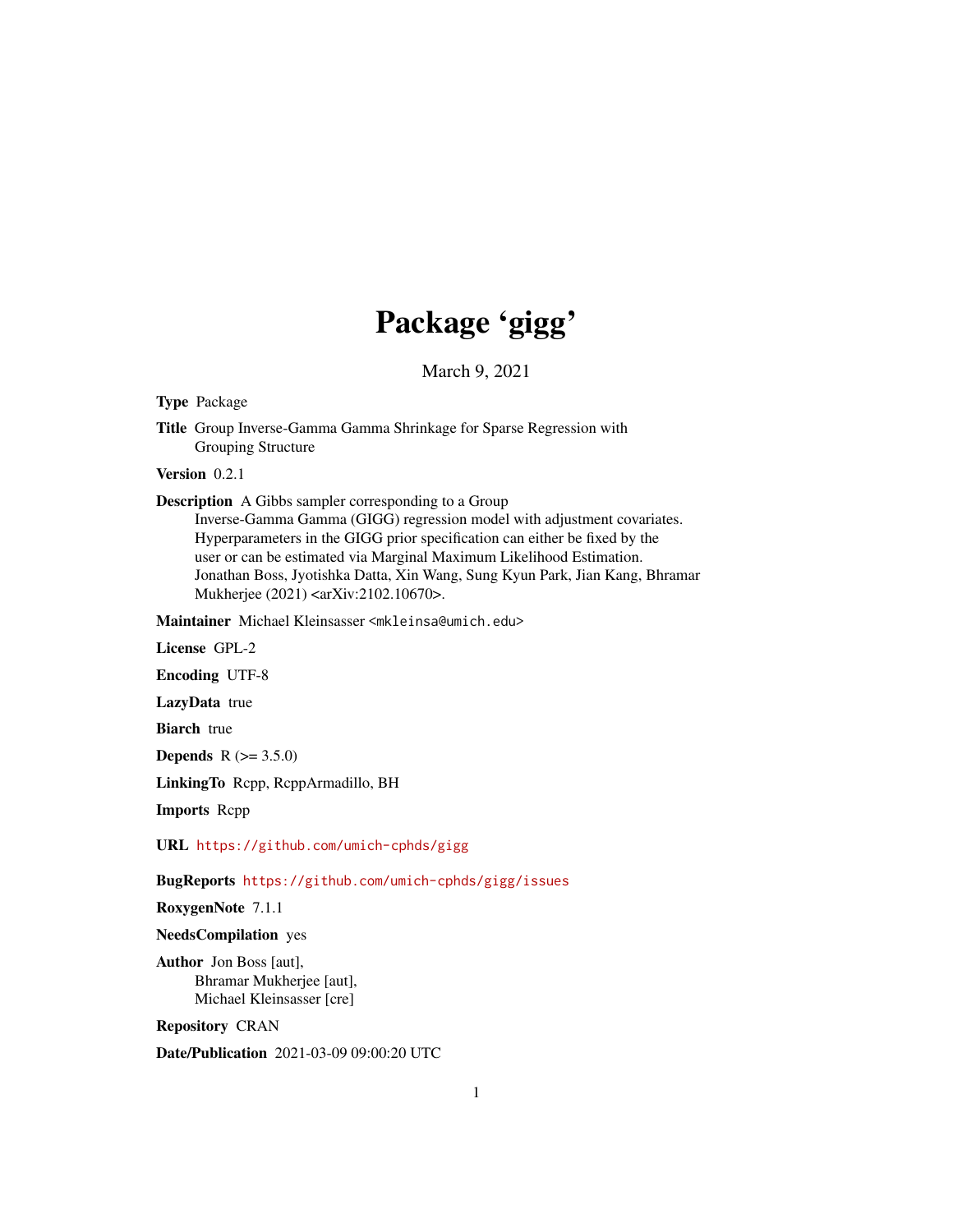# <span id="page-1-0"></span>R topics documented:

| Index |  |
|-------|--|

chol\_solve *Solve function with Cholesky decomposition.*

### Description

An Rcpp function that solves  $M^*U = V$ .

#### Usage

chol\_solve(M, V)

## Arguments

| M | A (M x M) symmetric positive definite matrix. |
|---|-----------------------------------------------|
| V | $A$ (M x 1) vector.                           |

### Value

The solution to  $M^*U = V$ .

|--|--|

### Description

Contains a list with data and parameters to run the package examples. Please see ?gigg\_fixed and ?grouped\_igg\_mmle pages for use.

#### Usage

concentrated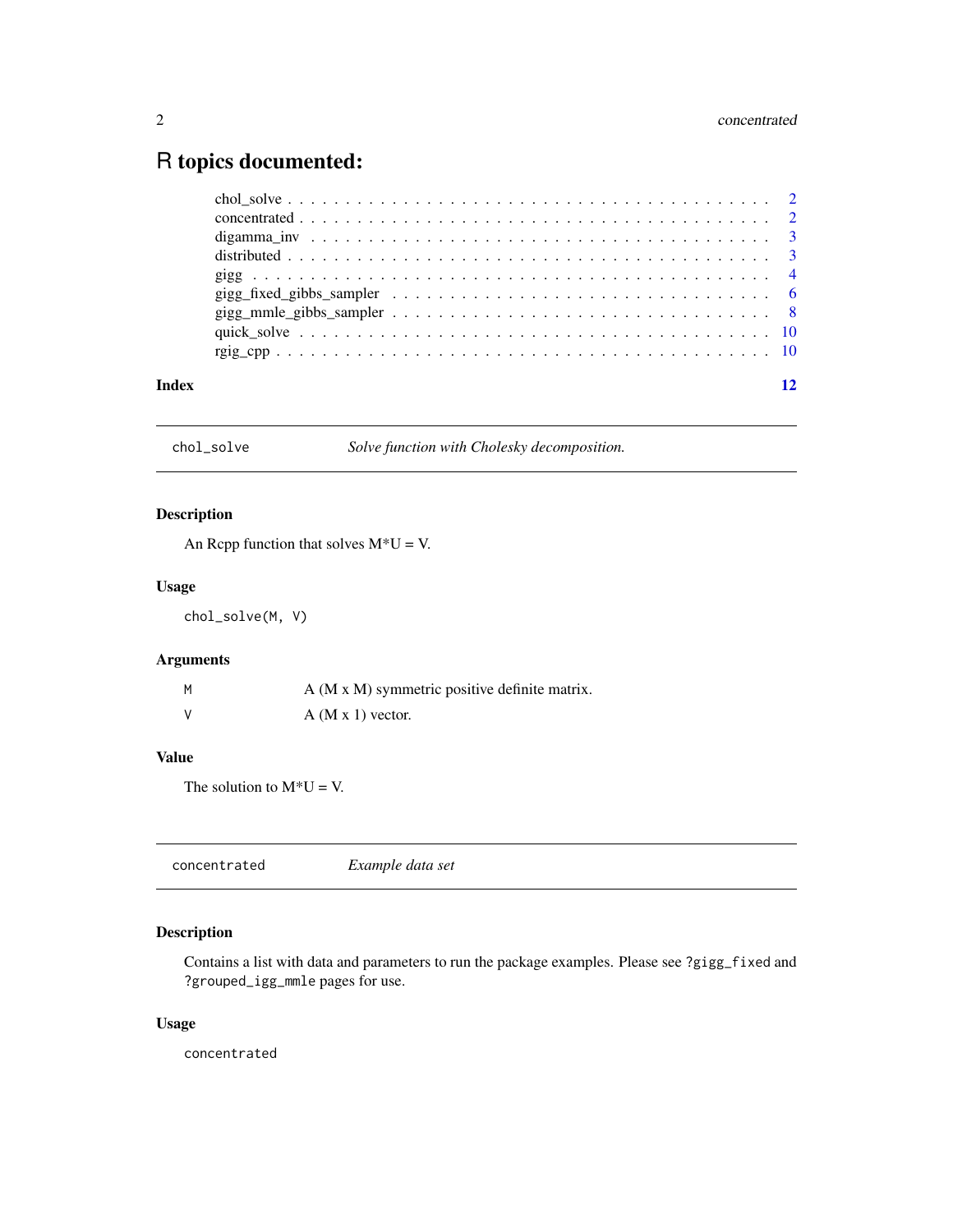#### <span id="page-2-0"></span>digamma\_inv 3

#### Format

An object of class list of length 15.

#### Examples

```
concentrated
names(concentrated)
```
digamma\_inv *Inverse digamma function.*

#### Description

Evaluate the inverse digamma function.

#### Usage

 $digamma_inv(y, precision = 1e-08)$ 

#### Arguments

|           | value to evaluate the inverse digamma function at. |
|-----------|----------------------------------------------------|
| precision | $default = 1e-08.$                                 |

#### Value

Numeric inverse digamma value.

distributed *Example data set*

### Description

Contains a list with data and parameters to run the package examples. Please see ?gigg\_fixed and ?grouped\_igg\_mmle pages for use.

#### Usage

distributed

#### Format

An object of class list of length 15.

#### Examples

distributed names(distributed)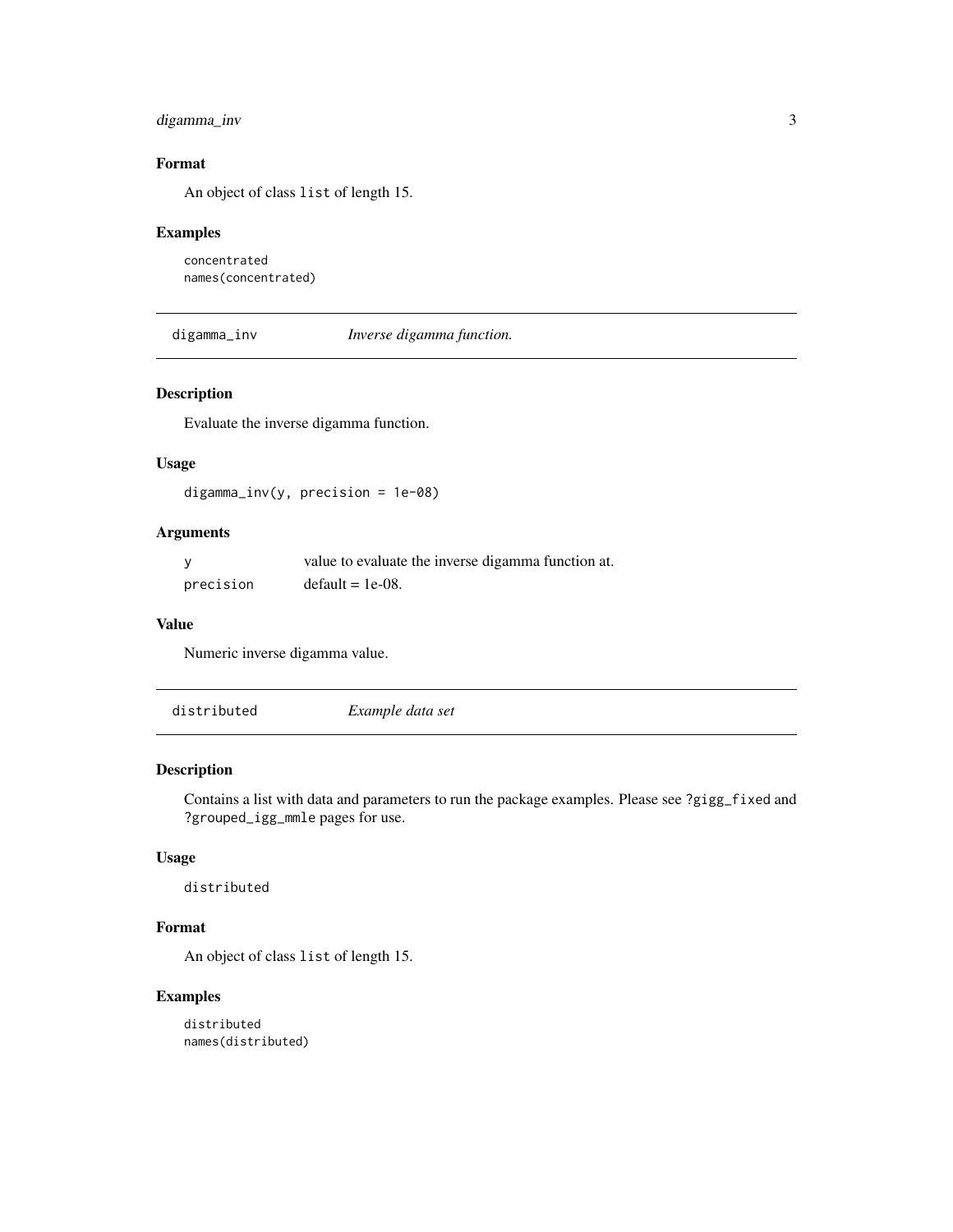#### <span id="page-3-0"></span>Description

Perform GIGG (Group Inverse-Gamma Gamma) regression. This package implements a Gibbs sampler corresponding to a Group Inverse-Gamma Gamma (GIGG) regression model with adjustment covariates. Hyperparameters in the GIGG prior specification can either be fixed by the user or can be estimated via Marginal Maximum Likelihood Estimation.

#### Usage

```
gigg(
 X,
  C,
  Y,
  method = "mmle",grp_idx,
  alpha_inits = rep(0, ncol(C)),beta_inits = rep(0, ncol(X)),a = rep(0.5, length(unique(grp_idx))),b = rep(0.5, length(unique(grp_idx))),
  signa_sq_init = 1,
  tau_sq_init = 1,
  n_burn_in = 500,
  n_samples = 1000,
  n_{\text{th}}in = 1,
  verbose = TRUE,
 btrick = FALSE,
  stable_solve = TRUE
)
```
### Arguments

| X           | A (n x p) matrix of covariates that to apply GIGG shrinkage on.                                                                                                                                                          |
|-------------|--------------------------------------------------------------------------------------------------------------------------------------------------------------------------------------------------------------------------|
| C           | A (n x k) matrix of covariates that to apply no shrinkage on (typically intercept<br>+ adjustment covariates).                                                                                                           |
| Y           | A length n vector of responses.                                                                                                                                                                                          |
| method      | Either fixed for GIGG regression with fixed hyperparameters or mmle for GIGG<br>regression with MMLE. Defaults to method = "mmle".                                                                                       |
| grp_idx     | A length p integer vector indicating which group of the G groups the p covariates<br>in X belong to. The $grp\_idx$ vector must be a sequence from 1 to G with no<br>skips. A valid example is $1,1,1,2,2,3,3,3,4,5,5$ . |
| alpha_inits | A length k vector containing initial values for the regression coefficients corre-<br>sponding to $C$ .                                                                                                                  |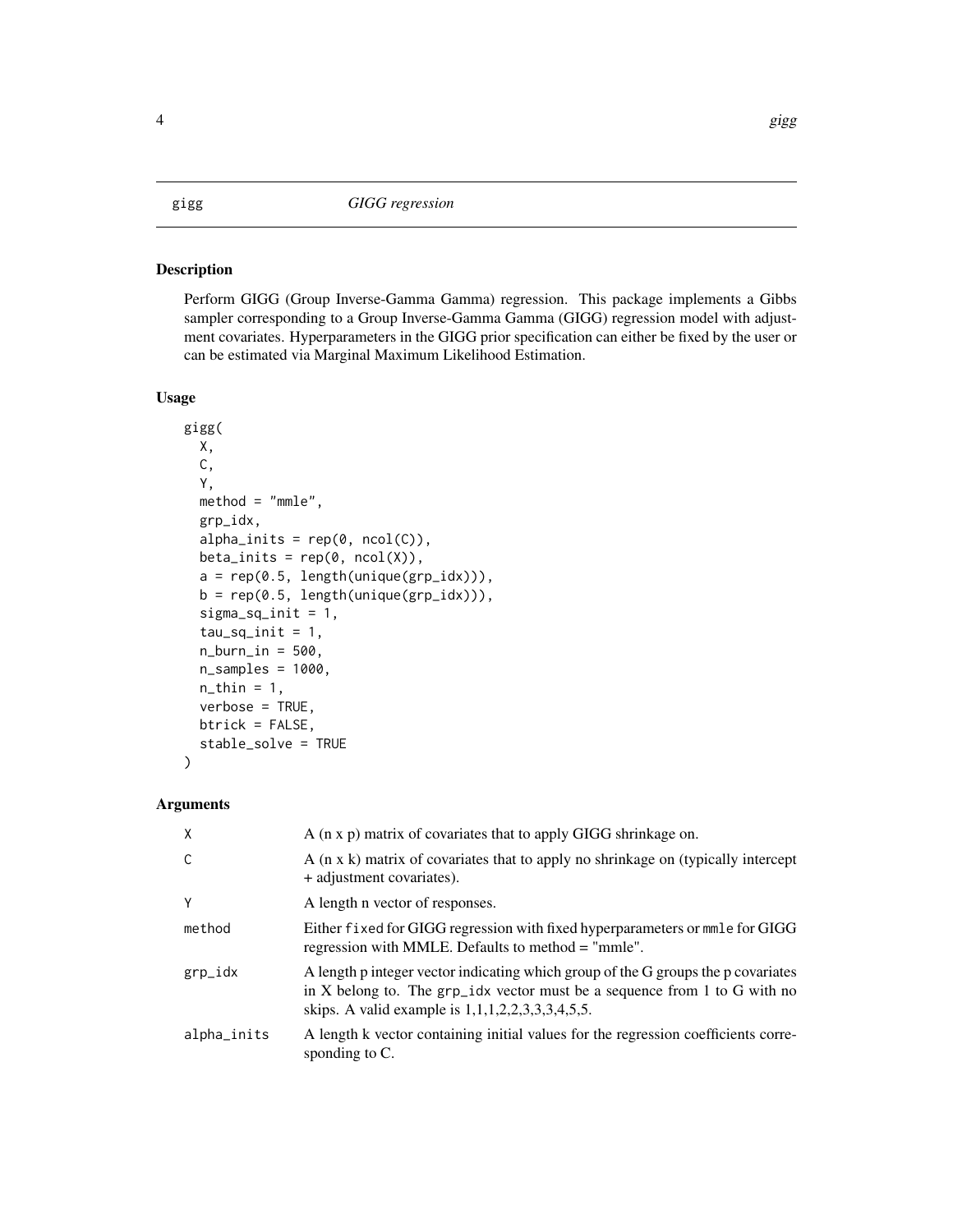| beta_inits    | A length p vector containing initial values for the regression coefficients corre-<br>sponding to X.                                                                                                                                |
|---------------|-------------------------------------------------------------------------------------------------------------------------------------------------------------------------------------------------------------------------------------|
| a             | A length G vector of shape parameters for the prior on the group shrinkage<br>parameters. The a parameter is only used if the user selects method = 'fixed'.<br>If method = 'mmle', then $a = rep(1/n, length(unique(grp_idx))).$   |
| þ             | A length G vector of shape parameters for the prior on the individual shrinkage<br>parameters. If method = 'mmle', then the b is used as an inital value for the<br>MMLE procedure.                                                 |
| sigma_sq_init | Initial value for the residual error variance (double).                                                                                                                                                                             |
| tau_sq_init   | Initial value for the global shrinkage parameter (double).                                                                                                                                                                          |
| n_burn_in     | The number of burn-in samples (integer).                                                                                                                                                                                            |
| n_samples     | The number of posterior draws (integer).                                                                                                                                                                                            |
| n_thin        | The thinning interval (integer).                                                                                                                                                                                                    |
| verbose       | Boolean value which indicates whether or not to print the progress of the Gibbs<br>sampler.                                                                                                                                         |
| btrick        | Boolean value which indicates whether or not to use the computational trick in<br>Bhattacharya et al. (2016). Only recommended if number of covariates is much<br>larger than the number of observations.                           |
| stable_solve  | Boolean value which indicates whether or not to use Cholesky decomposition<br>during the update of the regression coefficients corresponding to X. In our ex-<br>perience, stable_solve = TRUE is slightly slower, but more stable. |

#### Value

A list containing

- "draws" A list containing the posterior draws of
	- (1) the regression coefficients (alphas and betas)
	- (2) the individual shrinkage parameters (lambda\_sqs)
	- (3) the group shrinkage parameters (gamma\_sqs)
	- (4) the global shrinkage parameter (tau\_sqs) and
	- (5) the residual error variance (sigma\_sqs).

The list also contains details regarding the dataset (X, C, Y, grp\_idx) and Gibbs sampler details (n\_burn\_in, n\_samples, and n\_thin).

- "beta.hat" Posterior mean of betas
- "beta.lcl.95" 95% credible interval lower bound of betas
- "beta.ucl.95" 95% credible interval upper bound of betas
- "alpha.hat" Posterior mean of alpha
- "alpha.lcl.95" 95% credible interval lower bound of alphas
- "alpha.ucl.95" 95% credible interval upper bound of alphas
- "sigma\_sq.hat" Posterior mean of sigma squared
- "sigma\_sq.lcl.95" 95% credible interval lower bound of sigma sq.
- "sigma\_sq.ucl.95" 95% credible interval upper bound of sigma sq.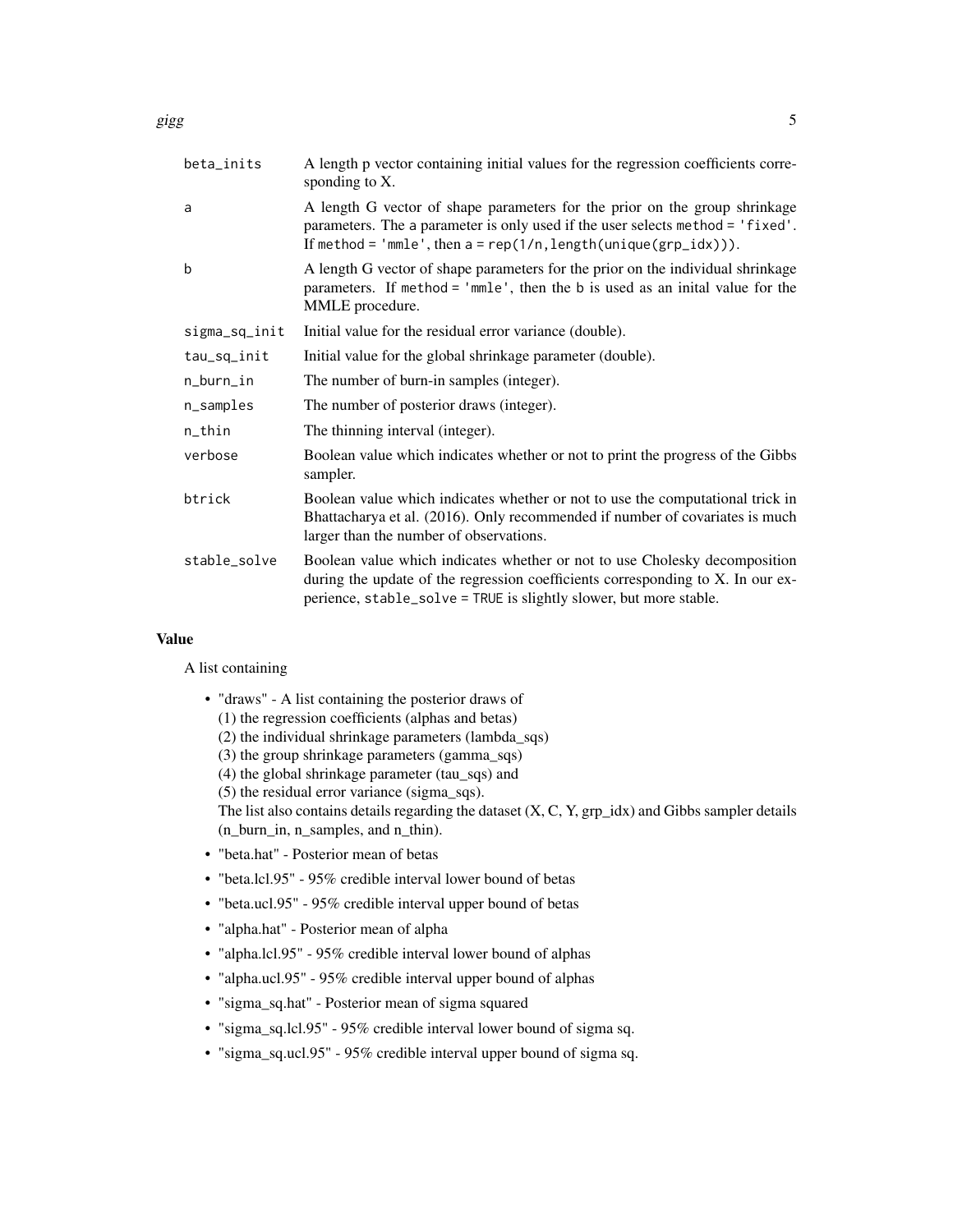#### <span id="page-5-0"></span>References

Boss, J., Datta, J., Wang, X., Park, S.K., Kang, J., & Mukherjee, B. (2021). Group Inverse-Gamma Gamma Shrinkage for Sparse Regression with Block-Correlated Predictors. [arXiv](https://arxiv.org/abs/2102.10670)

#### Examples

```
X = concentrated $X
C = concentrated$C
Y = as.vector(concentrated$Y)
grp_idx = concentrated$grps
alpha_inits = concentrated$alpha
beta_inits = concentrated$beta
gf = gigg(X, C, Y, method = "fixed", grp_idx, alpha_inits, beta_inits,
          n_burn_in = 200, n_samples = 500, n_thin = 1,
          verbose = TRUE, btrick = FALSE, stable_solve = FALSE)
gf_mmle = gigg(X, C, Y, method = "mmle", grp_idx, alpha_inits, beta_inits,
                n_burn_in = 200, n_samples = 500, n_thin = 1,
                verbose = TRUE, btrick = FALSE,
                stable_solve = FALSE)
```
gigg\_fixed\_gibbs\_sampler

*Gibbs sampler for GIGG regression with fixed hyperparameters.*

#### Description

An Rcpp function that implements a Gibbs sampler for GIGG regression with fixed hyperparameters.

#### Usage

```
gigg_fixed_gibbs_sampler(
 X,
 C,
  Y,
  grp_idx,
  grp_size,
 grp_size_cs,
  alpha_inits,
 beta_inits,
  lambda_sq_inits,
  gamma_sq_inits,
  eta_inits,
  p,
```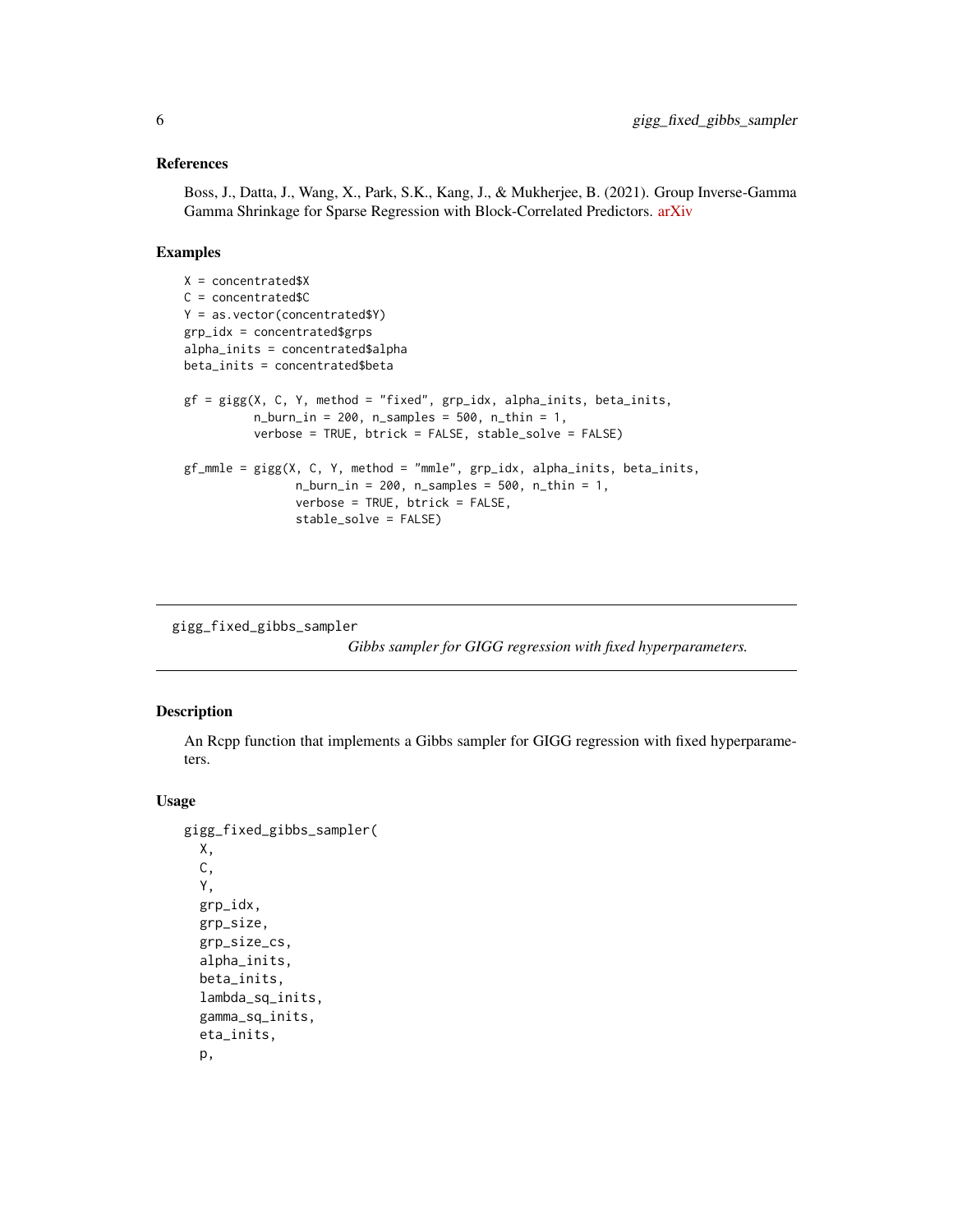```
q,
 tau_sq_init = 1,
 sigma_sq_init = 1,
 nu\_init = 1,
 n_burn_in = 500L,n_samples = 1000L,
 n_{th} = 1L,
 stable_const = 1e-07,
 verbose = TRUE,
 btrick = FALSE,
 stable_solve = FALSE
\mathcal{L}
```
# Arguments

| X               | A (n x M) matrix of covariates that we want to apply GIGG shrinkage on.                                                  |
|-----------------|--------------------------------------------------------------------------------------------------------------------------|
| C               | $A$ (n x K) matrix of covariates that we want to apply no shrinkage on (typically<br>intercept + adjustment covariates). |
| Y               | A $(n \times 1)$ column vector of responses.                                                                             |
| grp_idx         | $A(1 \times M)$ row vector indicating which group of the J groups the M covariates<br>in X belong to.                    |
| grp_size        | $A(1 x J)$ row vector indicating the number of covariates in each group.                                                 |
| grp_size_cs     | $A(1 x J)$ row vector that is the cumulative sum of grp_size (indicating the indi-<br>cies where each group ends).       |
| alpha_inits     | $A(K x 1)$ column vector containing initial values for the regression coefficients<br>corresponding to C.                |
| beta_inits      | $A$ (M $x$ 1) column vector containing initial values for the regression coefficients<br>corresponding to X.             |
| lambda_sq_inits |                                                                                                                          |
|                 | A (M x 1) column vector containing initial values for the local shrinkage param-<br>eters.                               |
| gamma_sq_inits  | $A$ (J x 1) column vector containing initial values for the group shrinkage param-<br>eters.                             |
| eta_inits       | $A$ (J x 1) column vector containing initial values for the mixing parameters.                                           |
| p               | $A$ (J x 1) column vector of shape parameter for the prior on the group shrinkage<br>parameters.                         |
| q               | $A$ (J x 1) column vector of shape parameter for the prior on the individual shrink-<br>age parameters.                  |
| tau_sq_init     | Initial value for the global shrinkage parameter (double).                                                               |
| sigma_sq_init   | Initial value for the residual variance (double).                                                                        |
| $nu$ _init      | Initial value for the augmentation variable (double).                                                                    |
| n_burn_in       | The number of burn-in samples (integer).                                                                                 |
| n_samples       | The number of posterior draws (integer).                                                                                 |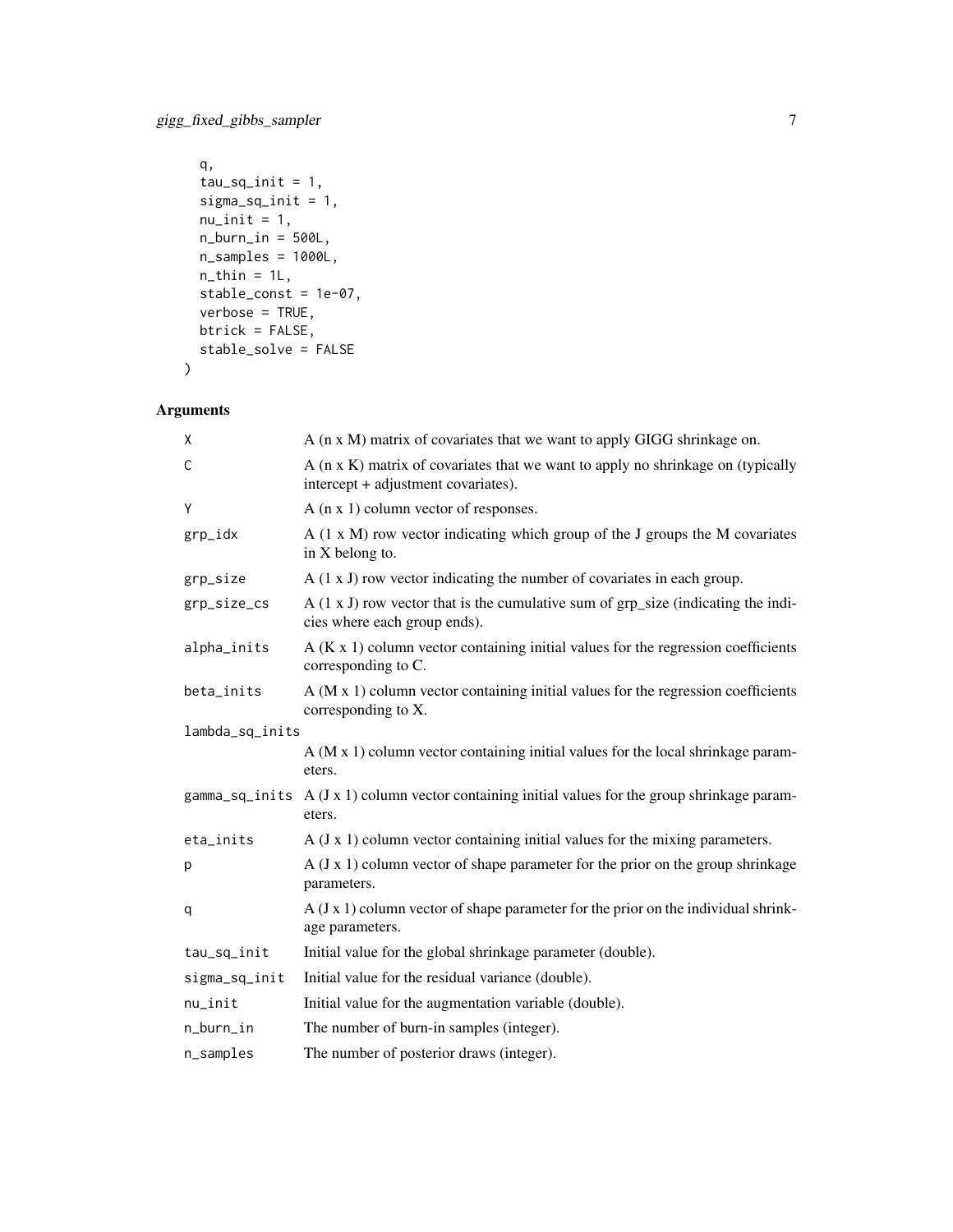<span id="page-7-0"></span>

| n_thin       | The thinning interval (integer).                                                                                                                                                                          |
|--------------|-----------------------------------------------------------------------------------------------------------------------------------------------------------------------------------------------------------|
| stable_const | Parameter that controls numerical stability of the algorithm (double).                                                                                                                                    |
| verbose      | Boolean value which indicates whether or not to print the progress of the Gibbs<br>sampler.                                                                                                               |
| btrick       | Boolean value which indicates whether or not to use the computational trick in<br>Bhattacharya et al. (2016). Only recommended if number of covariates is much<br>larger than the number of observations. |
| stable_solve | default to FALSE                                                                                                                                                                                          |

#### Value

A list containing the posterior draws of (1) the regression coefficients (alphas and betas) (2) the individual shrinkage parameters (lambda\_sqs) (3) the group shrinkage parameters (gamma\_sqs) (4) the global shrinkage parameter (tau\_sqs) and (5) the residual error variance (sigma\_sqs). The list also contains details regarding the dataset  $(X, C, Y, grp_idx)$  and Gibbs sampler details  $(n\_burn_in,$ n\_samples, and n\_thin).

```
gigg_mmle_gibbs_sampler
```
*Gibbs sampler for GIGG regression with hyperparameters estimated via MMLE.*

#### Description

An Rcpp function that implements a Gibbs sampler for GIGG regression with hyperparameters estimated via MMLE.

#### Usage

```
gigg_mmle_gibbs_sampler(
 X,
 C,
  Y,
  grp_idx,
  grp_size,
 grp_size_cs,
  alpha_inits,
 beta_inits,
  lambda_sq_inits,
  gamma_sq_inits,
  eta_inits,
 p_inits,
  q_inits,
  tau_sq_init = 1,
  sigma_sq_init = 1,
  nu\_init = 1,
```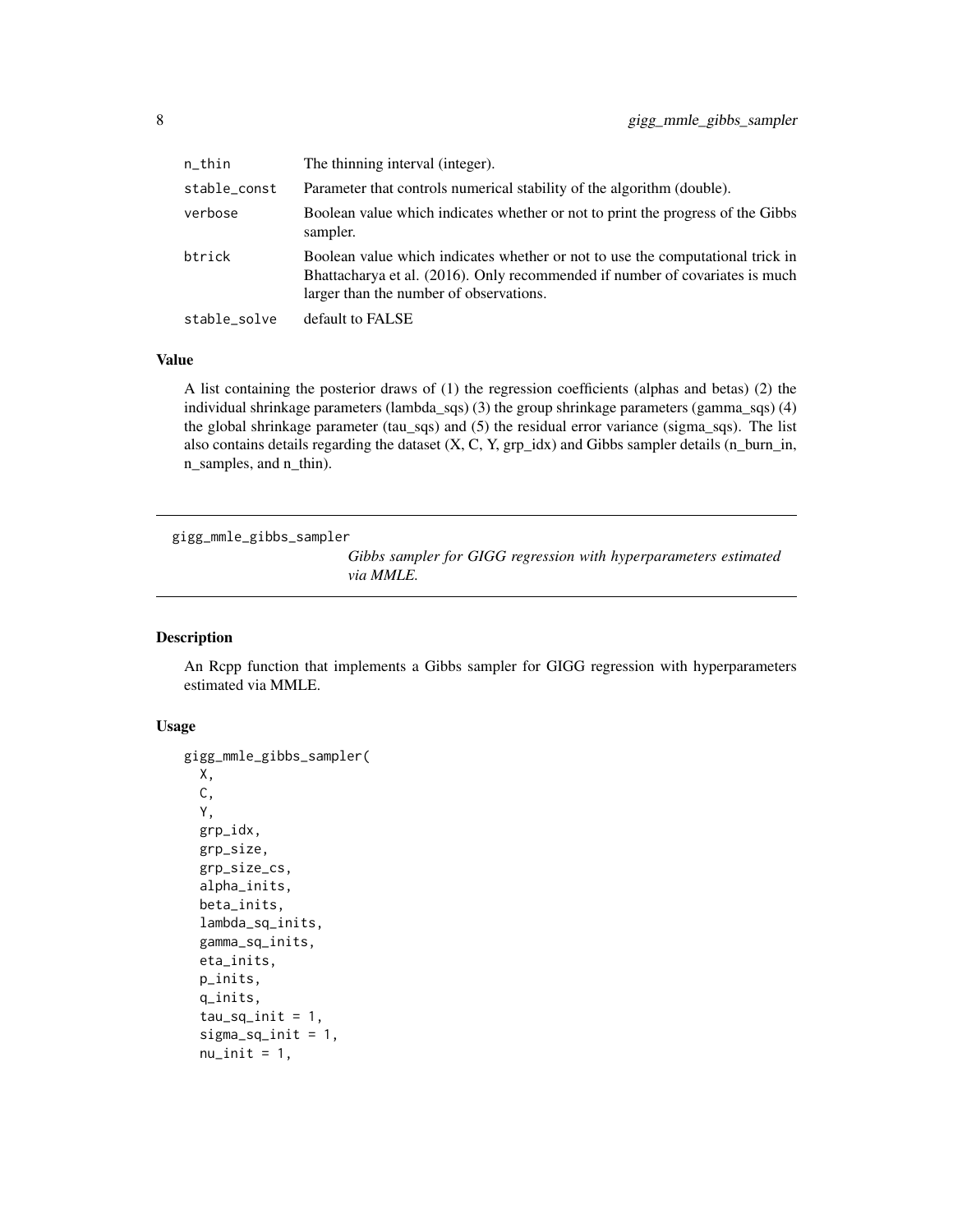```
n_burn_in = 500L,n_samples = 1000L,
  n_{\text{th}}in = 1L,
  stable_const = 1e-07,
  verbose = TRUE,
  btrick = FALSE,
  stable_solve = FALSE
\mathcal{L}
```
### Arguments

| χ               | A (n x M) matrix of covariates that we want to apply GIGG shrinkage on.                                                |
|-----------------|------------------------------------------------------------------------------------------------------------------------|
| C               | A (n x K) matrix of covariates that we want to apply no shrinkage on (typically<br>intercept + adjustment covariates). |
| Ý               | A $(n \times 1)$ column vector of responses.                                                                           |
| grp_idx         | $A$ (1 x M) row vector indicating which group of the J groups the M covariates<br>in X belong to.                      |
| grp_size        | $A(1 x J)$ row vector indicating the number of covariates in each group.                                               |
| grp_size_cs     | $A(1 x J)$ row vector that is the cumulative sum of grp_size (indicating the indi-<br>cies where each group ends).     |
| alpha_inits     | $A(K x 1)$ column vector containing initial values for the regression coefficients<br>corresponding to C.              |
| beta_inits      | $A$ (M $x$ 1) column vector containing initial values for the regression coefficients<br>corresponding to X.           |
| lambda_sq_inits |                                                                                                                        |
|                 | $A$ (M x 1) column vector containing initial values for the local shrinkage param-<br>eters.                           |
| gamma_sq_inits  | A (J x 1) column vector containing initial values for the group shrinkage param-<br>eters.                             |
| eta_inits       | $A$ (J x 1) column vector containing initial values for the mixing parameters.                                         |
| p_inits         | $A (J x 1)$ column vector of initial shape parameter for the prior on the group<br>shrinkage parameters.               |
| q_inits         | $A$ (J x 1) column vector of inital shape parameter for the prior on the individual<br>shrinkage parameters.           |
| tau_sq_init     | Initial value for the global shrinkage parameter (double).                                                             |
| sigma_sq_init   | Initial value for the residual variance (double).                                                                      |
| nu_init         | Initial value for the augmentation variable (double).                                                                  |
| n_burn_in       | The number of burn-in samples (integer).                                                                               |
| n_samples       | The number of posterior draws (integer).                                                                               |
| n_thin          | The thinning interval (integer).                                                                                       |
| stable_const    | Parameter that controls numerical stability of the algorithm (double).                                                 |
| verbose         | Boolean value which indicates whether or not to print the progress of the Gibbs<br>sampler.                            |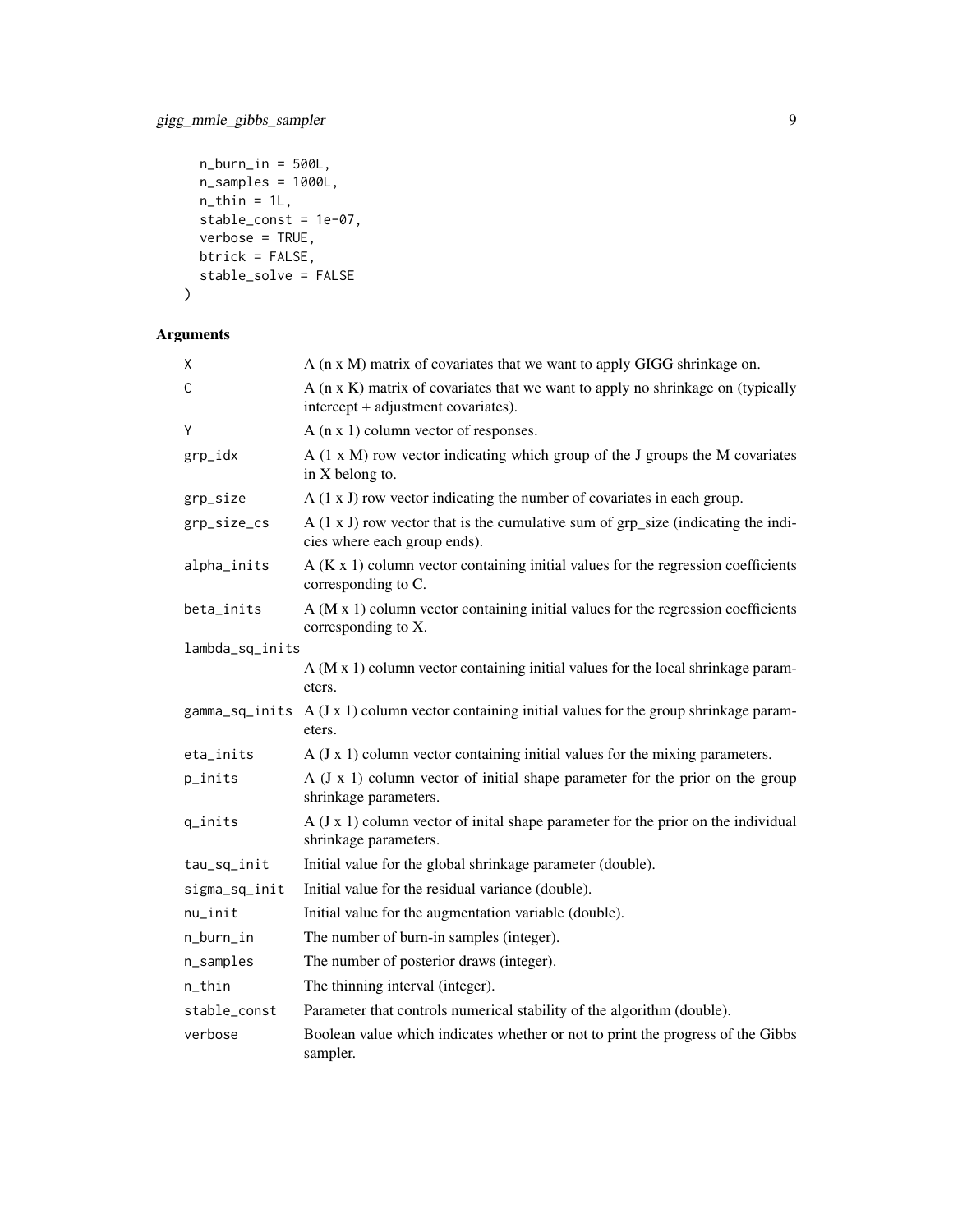<span id="page-9-0"></span>

| btrick       | Boolean value which indicates whether or not to use the computational trick in |
|--------------|--------------------------------------------------------------------------------|
|              | Bhattacharya et al. (2016). Only recommended if number of covariates is much   |
|              | larger than the number of observations.                                        |
| stable solve | default to FALSE                                                               |

#### Value

A list containing the posterior draws of (1) the regression coefficients (alphas and betas) (2) the individual shrinkage parameters (lambda\_sqs) (3) the group shrinkage parameters (gamma\_sqs) (4) the global shrinkage parameter (tau\_sqs) and (5) the residual error variance (sigma\_sqs). The list also contains details regarding the dataset  $(X, C, Y, grp_idx)$  and Gibbs sampler details  $(n\_burn_in,$ n\_samples, and n\_thin).

quick\_solve *Iterative one rank update for matrix inverse.*

#### Description

An Rcpp function that computes the matrix inverse of  $XtX + D_p$  pos.

#### Usage

quick\_solve(XtX\_inv, D\_pos, vec\_draw)

#### Arguments

| XtX inv  | A precomputed $(M \times M)$ matrix inverse.                                   |
|----------|--------------------------------------------------------------------------------|
| D_pos    | $A$ (M x 1) vector of the square root of the diagonal entries in the D matrix. |
| vec draw | $A$ (M x 1) vector drawn from a multivariate normal distribution.              |

#### Value

The solution to  $(XtX + D)^*U = vec_{draw}$ .

#### Description

Randomly generates one draw from a generalized inverse gaussian distribution.

#### Usage

rgig\_cpp(chi, psi, lambda)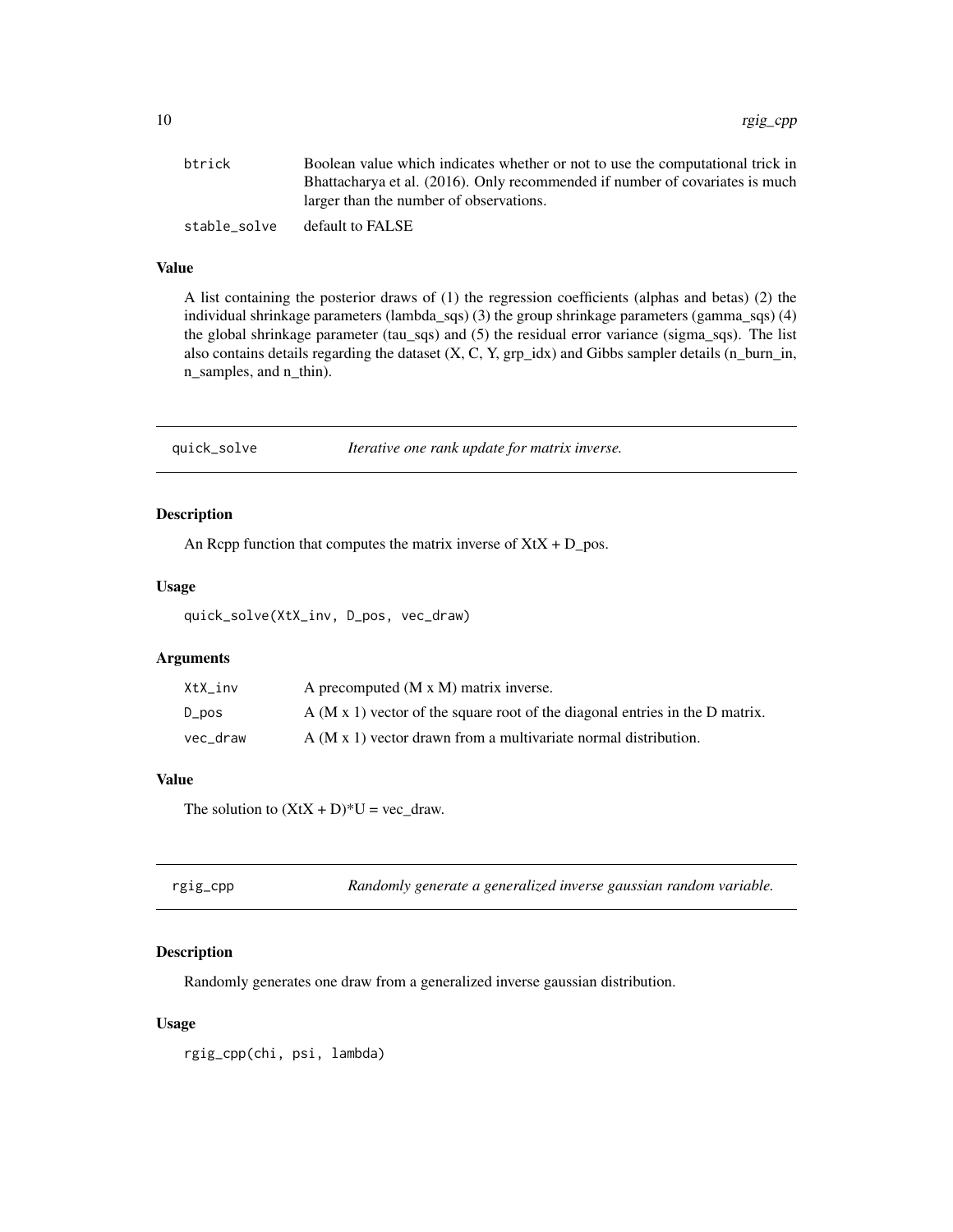#### rgig\_cpp 11

# Arguments

| chi    | A positive double.     |
|--------|------------------------|
| psi    | A positive double.     |
| lambda | A non-negative double. |

## Value

A random draw from the generalized inverse gaussian distribution with parameters chi, psi, and lambda (double).